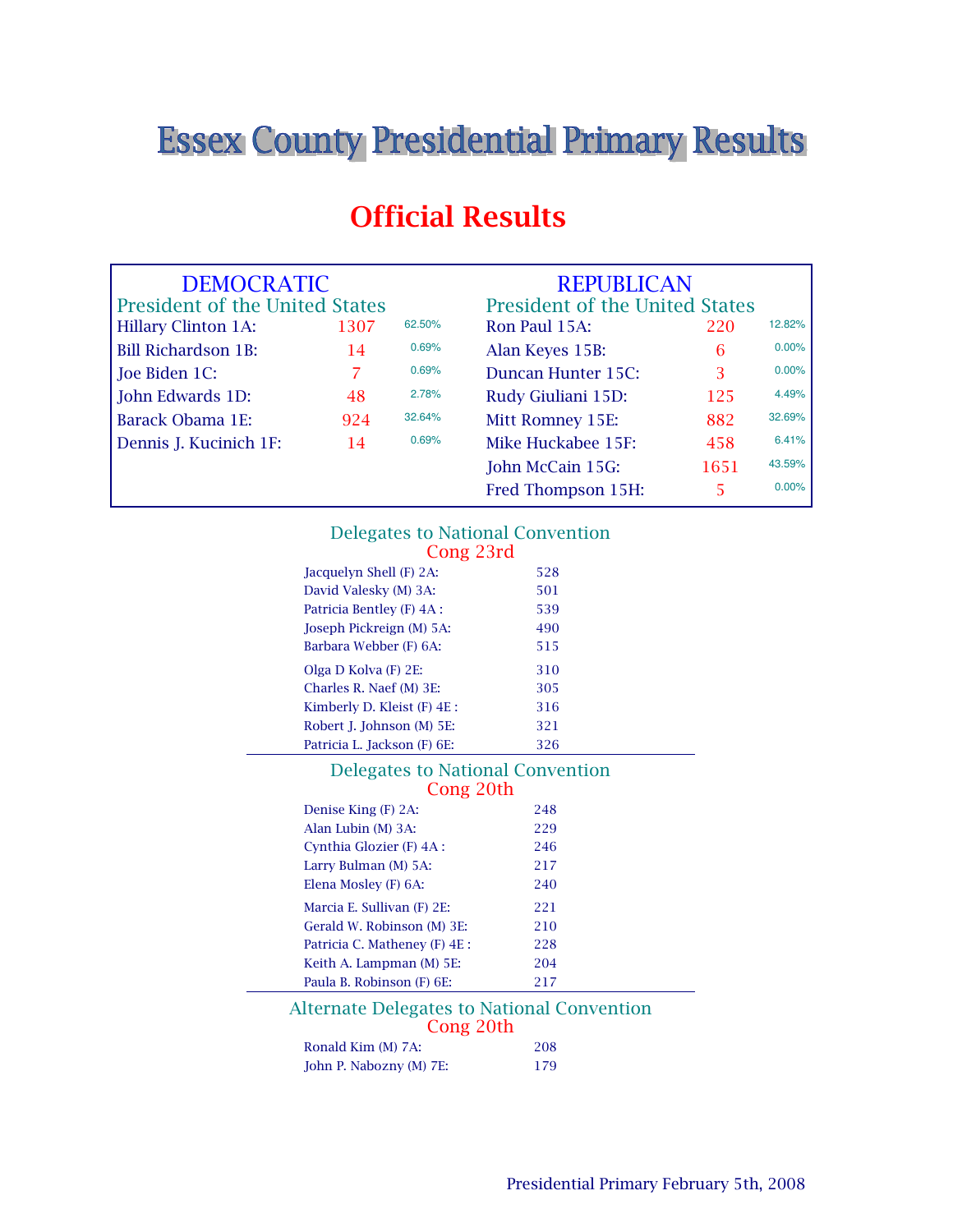#### CHESTERFIELD Assy 113th-Cong 23rd

| <b>DEMOCRATIC</b>                       |                                | <b>REPUBLICAN</b> |                                       |          |  |
|-----------------------------------------|--------------------------------|-------------------|---------------------------------------|----------|--|
|                                         | President of the United States |                   | <b>President of the United States</b> |          |  |
|                                         | <b>Hillary Clinton 1A:</b>     | 90                | Ron Paul 15A:                         | 20       |  |
|                                         | <b>Bill Richardson 1B:</b>     | 1                 | Alan Keyes 15B:                       | 0        |  |
|                                         | Joe Biden 1C:                  | 1                 | Duncan Hunter 15C:                    | 0        |  |
|                                         | John Edwards 1D:               | 4                 | Rudy Giuliani 15D:                    | 7        |  |
|                                         | Barack Obama 1E:               | 47                | Mitt Romney 15E:                      | 51       |  |
|                                         | Dennis J. Kucinich 1F:         | 1                 | Mike Huckabee 15F:                    | 10       |  |
| <b>Delegates to National Convention</b> |                                |                   | John McCain 15G:                      | 68       |  |
|                                         | Jacquelyn Schell (F) 2A        | 52                | Fred Thompson 15H:                    | $\Omega$ |  |
|                                         | David Valesky (M) 3A:          | 44                |                                       |          |  |
|                                         | Patricia Bentley (F) 4A:       | 53                |                                       |          |  |
|                                         | Joseph Pickreign (M) 5A:       | 48                |                                       |          |  |
|                                         | Barbara Webber (F) 6A:         | 52                |                                       |          |  |
|                                         | Olga D. Kolva (F) 2E:          | 25                |                                       |          |  |
|                                         | Charles R. Naef (M) 3E:        | 24                |                                       |          |  |
|                                         | Kimberly D. Kleist (F) 4E:     | 30                |                                       |          |  |
|                                         | Robert J. Johnson (M) 5E:      | 29                |                                       |          |  |
|                                         | Patricia L. Jackson (F) 6E:    | 28                |                                       |          |  |

#### CROWN POINT Assy 113th-Cong 23rd

| <b>DEMOCRATIC</b>                     |                | <b>REPUBLICAN</b>                     |          |  |
|---------------------------------------|----------------|---------------------------------------|----------|--|
| <b>President of the United States</b> |                | <b>President of the United States</b> |          |  |
| <b>Hillary Clinton 1A:</b>            | 47             | Ron Paul 15A:                         |          |  |
| Bill Richardson 1B:                   | $\Omega$       | Alan Keyes 15B:                       | $\Omega$ |  |
| Joe Biden 1C:                         | $\Omega$       | Duncan Hunter 15C:                    | 0        |  |
| John Edwards 1D:                      | $\overline{2}$ | Rudy Giuliani 15D:                    | 2        |  |
| Barack Obama 1E:                      | 22             | Mitt Romney 15E:                      | 47       |  |
| Dennis J. Kucinich 1F:                | 1              | Mike Huckabee 15F:                    | 30       |  |
| Delegates to National Convention      |                | John McCain 15G:                      | 79       |  |
| Jacquelyn Schell (F) 2A               | 25             | Fred Thompson 15H:                    | 1        |  |
| David Valesky (M) 3A:                 | 22             |                                       |          |  |
| Patricia Bentley (F) 4A:              | 23             |                                       |          |  |
| Joseph Pickreign (M) 5A:              | 19             |                                       |          |  |
| Barbara Webber (F) 6A:                | 24             |                                       |          |  |
| Olga D. Kolva (F) 2E:                 | 15             |                                       |          |  |
| Charles R. Naef (M) 3E:               | 14             |                                       |          |  |
| Kimberly D. Kleist (F) 4E:            | 16             |                                       |          |  |
| Robert J. Johnson (M) 5E:             | 17             |                                       |          |  |
| Patricia L. Jackson (F) 6E:           | 16             |                                       |          |  |
|                                       |                |                                       |          |  |

| <b>President of the United States</b> |                |
|---------------------------------------|----------------|
| Ron Paul 15A:                         | 7              |
| Alan Keyes 15B:                       | 0              |
| Duncan Hunter 15C:                    | $\Omega$       |
| Rudy Giuliani 15D:                    | $\overline{2}$ |
| Mitt Romney 15E:                      | 47             |
| Mike Huckabee 15F:                    | 30             |
| John McCain 15G:                      | 79             |
| Fred Thompson 15H:                    | 1              |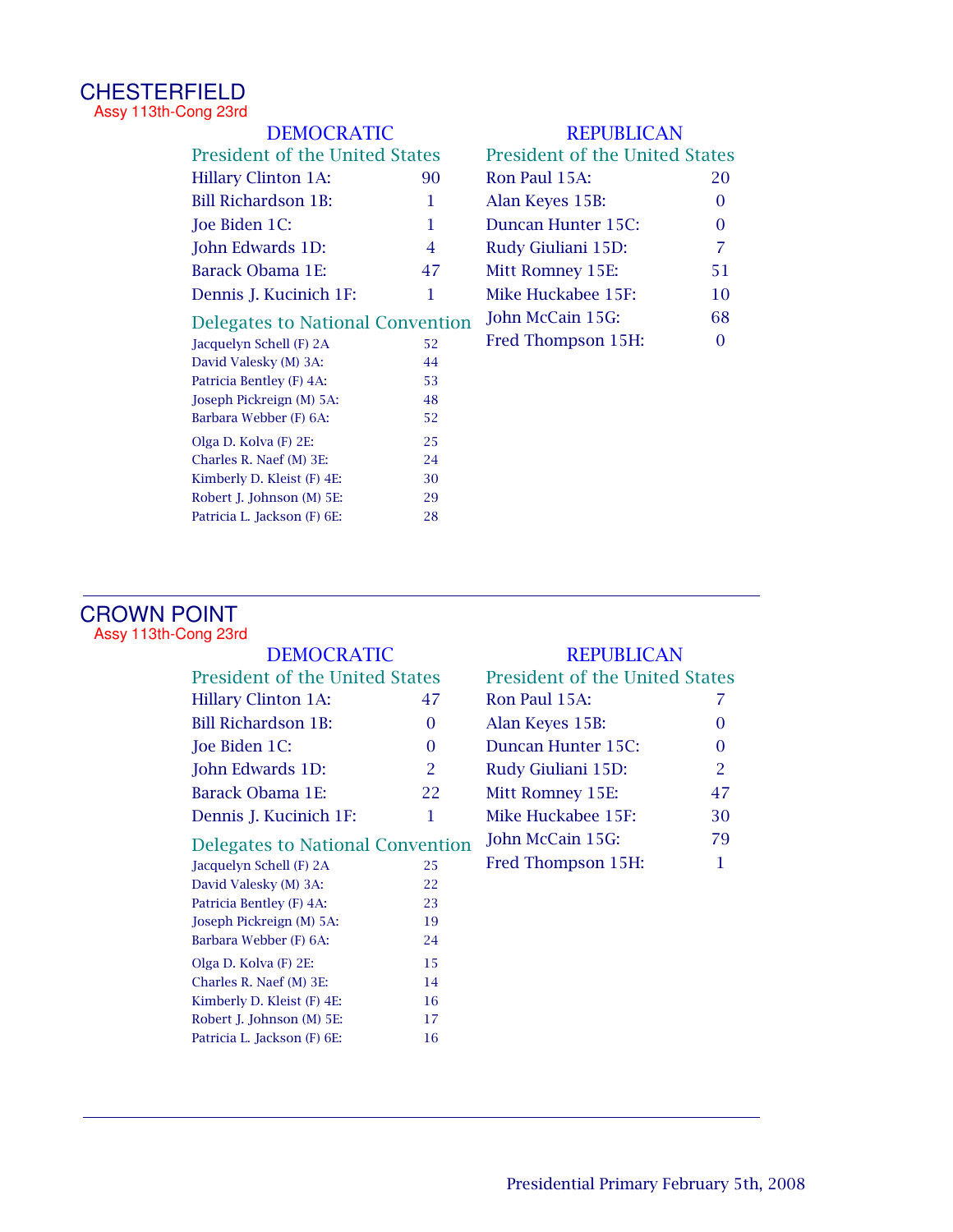# ELIZABETHTOWN

Assy 113th-Cong 23rd

| <b>DEMOCRATIC</b>                       |                                       | <b>REPUBLICAN</b> |                                       |                |  |
|-----------------------------------------|---------------------------------------|-------------------|---------------------------------------|----------------|--|
|                                         | <b>President of the United States</b> |                   | <b>President of the United States</b> |                |  |
|                                         | <b>Hillary Clinton 1A:</b>            | 41                | Ron Paul 15A:                         | 8              |  |
|                                         | <b>Bill Richardson 1B:</b>            | $\Omega$          | Alan Keyes 15B:                       | 1              |  |
|                                         | Joe Biden 1C:                         | $\Omega$          | Duncan Hunter 15C:                    | 0              |  |
|                                         | John Edwards 1D:                      | 1                 | Rudy Giuliani 15D:                    | $\overline{2}$ |  |
|                                         | Barack Obama 1E:                      | 34                | Mitt Romney 15E:                      | 43             |  |
|                                         | Dennis J. Kucinich 1F:                | 1                 | Mike Huckabee 15F:                    | 25             |  |
| <b>Delegates to National Convention</b> |                                       |                   | John McCain 15G:                      | 79             |  |
|                                         | Jacquelyn Schell (F) 2A               | 32                | Fred Thompson 15H:                    | 0              |  |
|                                         | David Valesky (M) 3A:                 | 26                |                                       |                |  |
|                                         | Patricia Bentley (F) 4A:              | 30                |                                       |                |  |
|                                         | Joseph Pickreign (M) 5A:              | 25                |                                       |                |  |
|                                         | Barbara Webber (F) 6A:                | 28                |                                       |                |  |
|                                         | Olga D. Kolva (F) 2E:                 | 25                |                                       |                |  |
|                                         | Charles R. Naef (M) 3E:               | 22                |                                       |                |  |
|                                         | Kimberly D. Kleist (F) 4E:            | 22                |                                       |                |  |
|                                         | Robert J. Johnson (M) 5E:             | 22                |                                       |                |  |
|                                         | Patricia L. Jackson (F) 6E:           | 24                |                                       |                |  |

#### ESSEX Assy 113th-Cong 23rd

| DEMOCRATIC                       |    | <b>REPUBLICAN</b>                     |                |  |
|----------------------------------|----|---------------------------------------|----------------|--|
| President of the United States   |    | <b>President of the United States</b> |                |  |
| <b>Hillary Clinton 1A:</b>       | 35 | Ron Paul 15A:                         | 4              |  |
| <b>Bill Richardson 1B:</b>       | 0  | Alan Keyes 15B:                       | 0              |  |
| Joe Biden 1C:                    | 0  | Duncan Hunter 15C:                    | 0              |  |
| John Edwards 1D:                 | 3  | Rudy Giuliani 15D:                    | $\overline{2}$ |  |
| Barack Obama 1E:                 | 39 | Mitt Romney 15E:                      | 18             |  |
| Dennis J. Kucinich 1F:           | 0  | Mike Huckabee 15F:                    | 7              |  |
| Delegates to National Convention |    | John McCain 15G:                      | 33             |  |
| Jacquelyn Schell (F) 2A          | 26 | Fred Thompson 15H:                    | 0              |  |
| David Valesky (M) 3A:            | 24 |                                       |                |  |
| Patricia Bentley (F) 4A:         | 25 |                                       |                |  |
| Joseph Pickreign (M) 5A:         | 23 |                                       |                |  |
| Barbara Webber (F) 6A:           | 25 |                                       |                |  |
| Olga D. Kolva (F) 2E:            | 30 |                                       |                |  |
| Charles R. Naef (M) 3E:          | 31 |                                       |                |  |
| Kimberly D. Kleist (F) 4E:       | 31 |                                       |                |  |
| Robert J. Johnson (M) 5E:        | 32 |                                       |                |  |
| Patricia L. Jackson (F) 6E:      | 31 |                                       |                |  |
|                                  |    |                                       |                |  |

# DEMOCRATIC REPUBLICAN

| <b>President of the United States</b> |                |
|---------------------------------------|----------------|
| Ron Paul 15A:                         | 4              |
| Alan Keyes 15B:                       | 0              |
| Duncan Hunter 15C:                    | $\Omega$       |
| Rudy Giuliani 15D:                    | $\overline{2}$ |
| Mitt Romney 15E:                      | 18             |
| Mike Huckabee 15F:                    | 7              |
| John McCain 15G:                      | 33             |
| Fred Thompson 15H:                    | ∩              |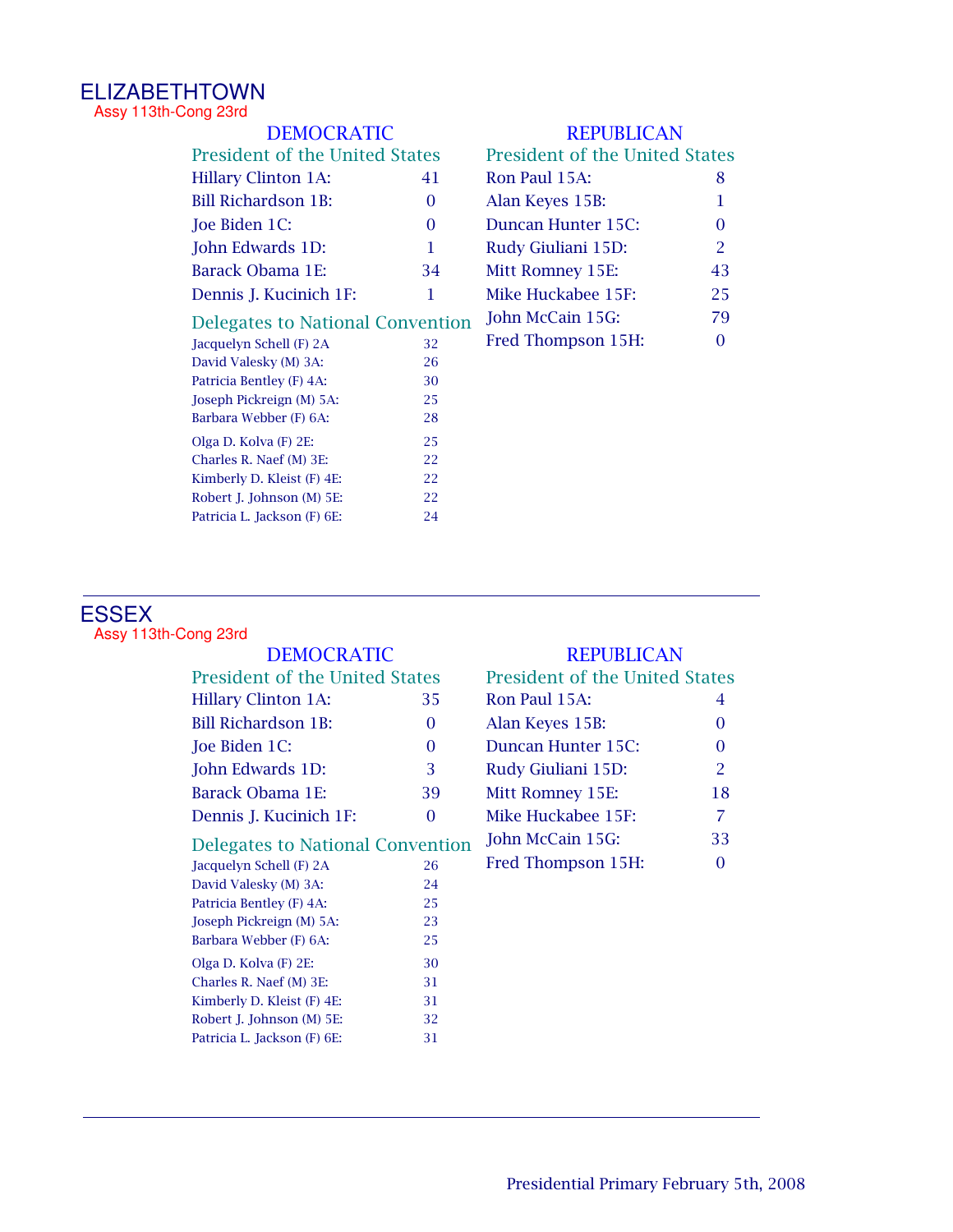# JAY

Assy 113th-Cong 23rd

| <b>DEMOCRATIC</b>                       |          | <b>REPUBLICAN</b>                     |          |  |
|-----------------------------------------|----------|---------------------------------------|----------|--|
| <b>President of the United States</b>   |          | <b>President of the United States</b> |          |  |
| <b>Hillary Clinton 1A:</b>              | 108      | Ron Paul 15A:                         | 18       |  |
| <b>Bill Richardson 1B:</b>              | 2        | Alan Keyes 15B:                       | 1        |  |
| Joe Biden 1C:                           | $\Omega$ | Duncan Hunter 15C:                    | 0        |  |
| John Edwards 1D:                        | 2        | Rudy Giuliani 15D:                    | 6        |  |
| Barack Obama 1E:                        | 74       | Mitt Romney 15E:                      | 64       |  |
| Dennis J. Kucinich 1F:                  | $\Omega$ | Mike Huckabee 15F:                    | 22       |  |
| <b>Delegates to National Convention</b> |          | John McCain 15G:                      | 76       |  |
| Jacquelyn Schell (F) 2A                 | 54       | Fred Thompson 15H:                    | $\Omega$ |  |
| David Valesky (M) 3A:                   | 51       |                                       |          |  |
| Patricia Bentley (F) 4A:                | 57       |                                       |          |  |
| Joseph Pickreign (M) 5A:                | 51       |                                       |          |  |
| Barbara Webber (F) 6A:                  | 52       |                                       |          |  |
| Olga D. Kolva (F) 2E:                   | 38       |                                       |          |  |
| Charles R. Naef (M) 3E:                 | 37       |                                       |          |  |
| Kimberly D. Kleist (F) 4E:              | 37       |                                       |          |  |
| Robert J. Johnson (M) 5E:               | 38       |                                       |          |  |
| Patricia L. Jackson (F) 6E:             | 40       |                                       |          |  |

#### KEENE Assy 113th-Cong 20th

| <b>DEMOCRATIC</b>                                 |          | <b>REPUBLICAN</b>                     |          |
|---------------------------------------------------|----------|---------------------------------------|----------|
| <b>President of the United States</b>             |          | <b>President of the United States</b> |          |
| <b>Hillary Clinton 1A:</b>                        | 61       | Ron Paul 15A:                         | 5.       |
| <b>Bill Richardson 1B:</b>                        | $\Omega$ | Alan Keyes 15B:                       | 0        |
| Joe Biden 1C:                                     | $\Omega$ | Duncan Hunter 15C:                    | $\Omega$ |
| John Edwards 1D:                                  | 5        | Rudy Giuliani 15D:                    | 4        |
| Barack Obama 1E:                                  | 95       | Mitt Romney 15E:                      | 37       |
| Dennis J. Kucinich 1F:                            | $\Omega$ | Mike Huckabee 15F:                    | 6        |
| <b>Delegates to National Convention</b>           |          | John McCain 15G:                      | 71       |
| Denise King (F) 2A:                               | 49       | Fred Thompson 15H:                    | 0        |
| Alan Lubin (M) 3A:                                | 43       |                                       |          |
| Cynthia Glozier (F) 4A:                           | 45       |                                       |          |
| Larry Bulman (M) 5A:                              | 41       |                                       |          |
| Elena Mosley (F) 6A:                              | 45       |                                       |          |
| Marcia E. Sullivan (F                             | 67       |                                       |          |
| Gerald W. Robinson (M                             | 64       |                                       |          |
| Patricia C. Matheney (F) 4                        | 67       |                                       |          |
| Keith A. Lampman (M) 5E                           | 61       |                                       |          |
| Paula B. Robinson (F) 6E:                         | 66       |                                       |          |
| <b>Alternate Delegates to National Convention</b> |          |                                       |          |
| Ronald Kim (M)                                    | 37       |                                       |          |
| John P. Nabozny (M)                               | 55       |                                       |          |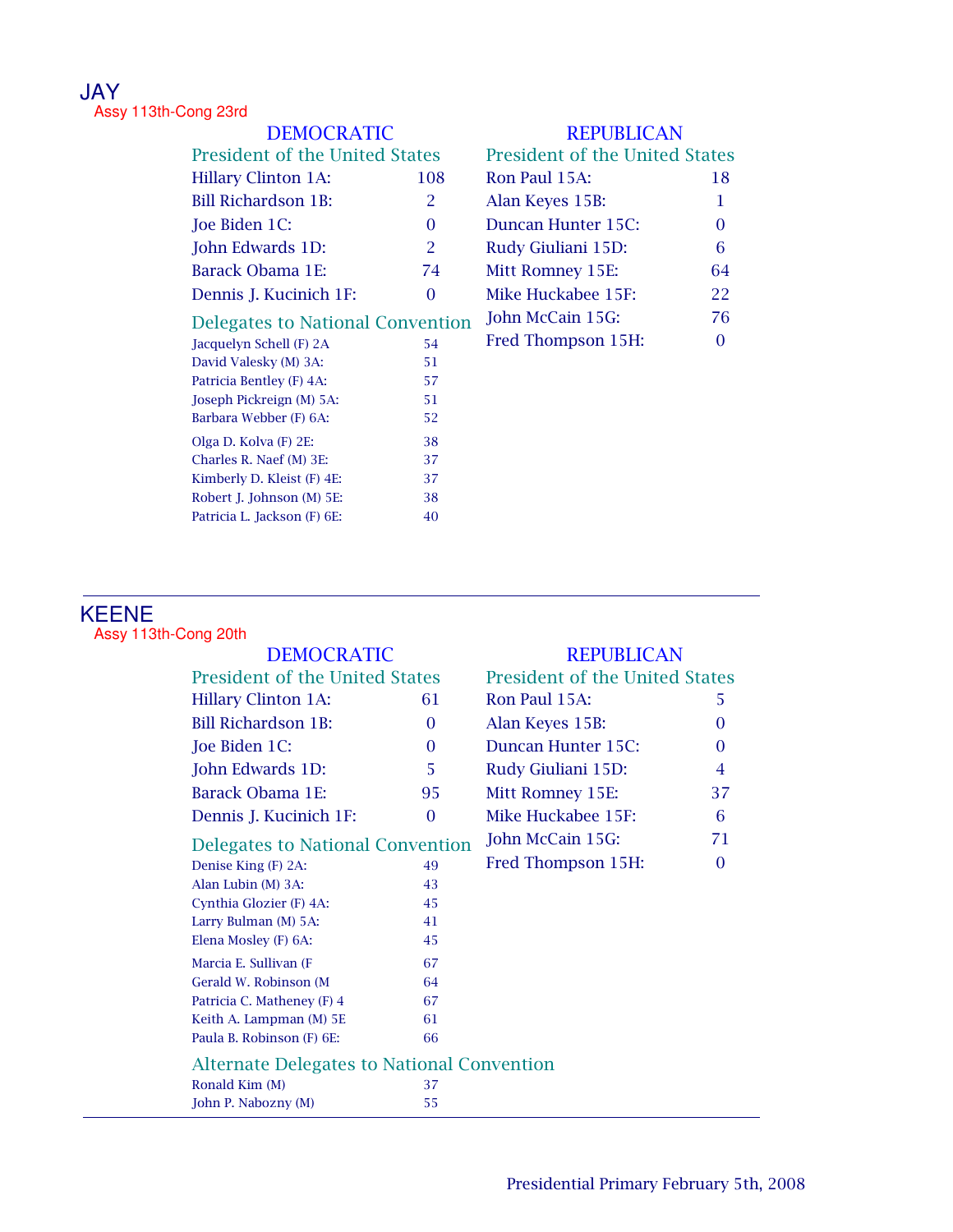# LEWIS

Assy 113th-Cong 23rd

| <b>DEMOCRATIC</b>                       |          | <b>REPUBLICAN</b>                     |    |
|-----------------------------------------|----------|---------------------------------------|----|
| <b>President of the United States</b>   |          | <b>President of the United States</b> |    |
| <b>Hillary Clinton 1A:</b>              | 29       | Ron Paul 15A:                         | 4  |
| <b>Bill Richardson 1B:</b>              | 0        | Alan Keyes 15B:                       | 0  |
| Joe Biden 1C:                           | $\Omega$ | Duncan Hunter 15C:                    | 0  |
| John Edwards 1D:                        | $\Omega$ | Rudy Giuliani 15D:                    | 6  |
| Barack Obama 1E:                        | 21       | Mitt Romney 15E:                      | 46 |
| Dennis J. Kucinich 1F:                  | 1        | Mike Huckabee 15F:                    | 12 |
| <b>Delegates to National Convention</b> |          | John McCain 15G:                      | 71 |
| Jacquelyn Schell (F) 2A                 | 21       | Fred Thompson 15H:                    | 1  |
| David Valesky (M) 3A:                   | 21       |                                       |    |
| Patricia Bentley (F) 4A:                | 22       |                                       |    |
| Joseph Pickreign (M) 5A:                | 20       |                                       |    |
| Barbara Webber (F) 6A:                  | 22       |                                       |    |
| Olga D. Kolva (F) 2E:                   | 12       |                                       |    |
| Charles R. Naef (M) 3E:                 | 10       |                                       |    |
| Kimberly D. Kleist (F) 4E:              | 11       |                                       |    |
| Robert J. Johnson (M) 5E:               | 11       |                                       |    |
| Patricia L. Jackson (F) 6E:             | 12       |                                       |    |

# MINERVA

Assy 113th-Cong 23rd

| DEMOCRATIC                              |          | <b>REPUBLICAN</b>                     |                |
|-----------------------------------------|----------|---------------------------------------|----------------|
| <b>President of the United States</b>   |          | <b>President of the United States</b> |                |
| <b>Hillary Clinton 1A:</b>              | 59       | Ron Paul 15A:                         | $\Omega$       |
| <b>Bill Richardson 1B:</b>              | 0        | Alan Keyes 15B:                       | $\Omega$       |
| Joe Biden 1C:                           | $\Omega$ | Duncan Hunter 15C:                    | 0              |
| John Edwards 1D:                        | 1        | Rudy Giuliani 15D:                    | $\overline{2}$ |
| Barack Obama 1E:                        | 34       | Mitt Romney 15E:                      | 23             |
| Dennis J. Kucinich 1F:                  | $\Omega$ | Mike Huckabee 15F:                    | 14             |
| <b>Delegates to National Convention</b> |          | John McCain 15G:                      | 31             |
| Jacquelyn Schell (F) 2A                 | 38       | Fred Thompson 15H:                    | $\Omega$       |
| David Valesky (M) 3A:                   | 38       |                                       |                |
| Patricia Bentley (F) 4A:                | 42       |                                       |                |
| Joseph Pickreign (M) 5A:                | 29       |                                       |                |
| Barbara Webber (F) 6A:                  | 39       |                                       |                |
| Olga D. Kolva (F) 2E:                   | 14       |                                       |                |
| Charles R. Naef (M) 3E:                 | 15       |                                       |                |
| Kimberly D. Kleist (F) 4E:              | 17       |                                       |                |
| Robert J. Johnson (M) 5E:               | 17       |                                       |                |
| Patricia L. Jackson (F) 6E:             | 18       |                                       |                |
|                                         |          |                                       |                |

| President of the United States |               |
|--------------------------------|---------------|
| Ron Paul 15A:                  | 0             |
| Alan Keyes 15B:                | $\Omega$      |
| Duncan Hunter 15C:             | $\Omega$      |
| Rudy Giuliani 15D:             | $\mathcal{P}$ |
| Mitt Romney 15E:               | 23            |
| Mike Huckabee 15F:             | 14            |
| John McCain 15G:               | 31            |
| Fred Thompson 15H:             | ∩             |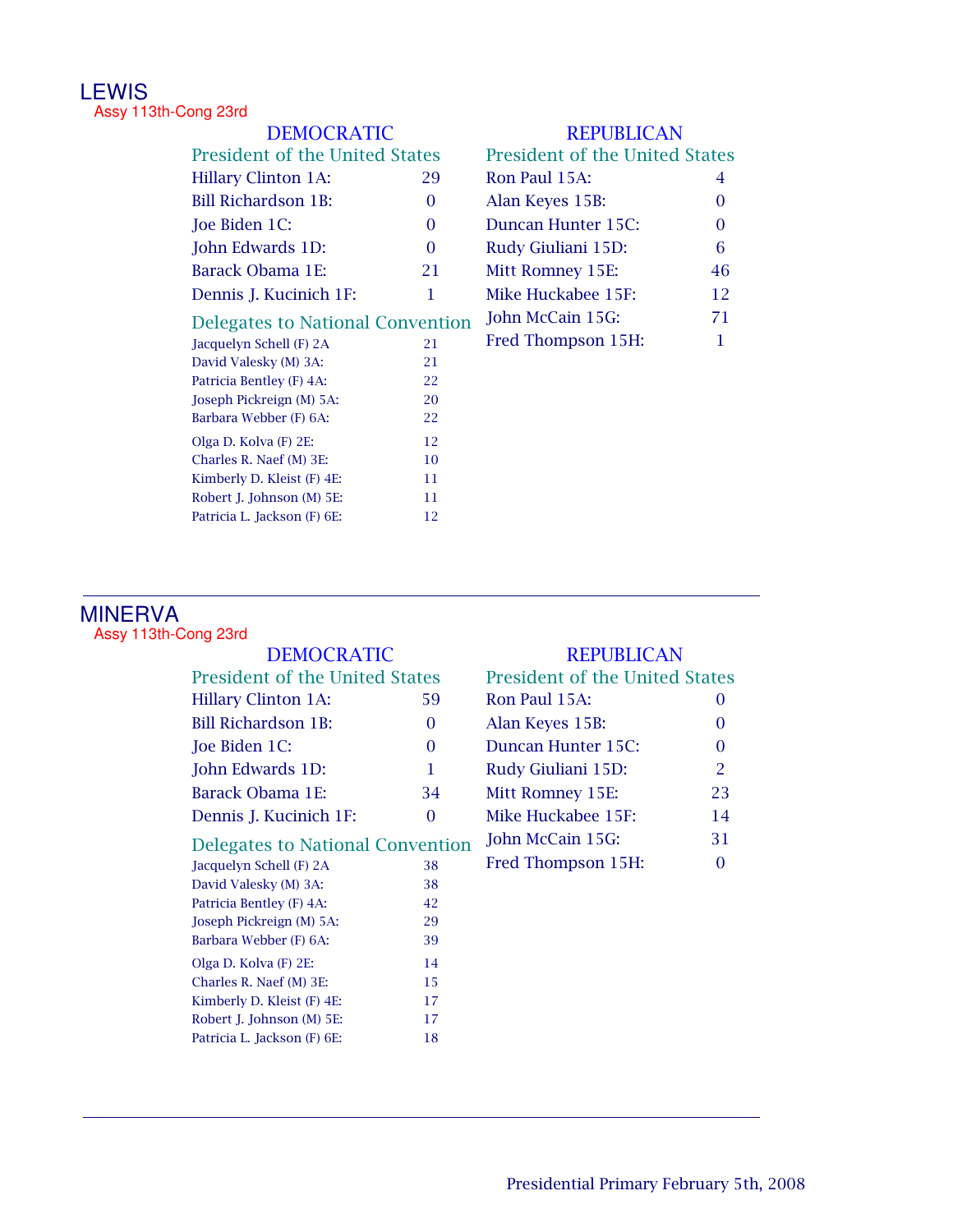# MORIAH

Assy 113th-Cong 23rd

| <b>DEMOCRATIC</b>                     |                | <b>REPUBLICAN</b>                     |          |
|---------------------------------------|----------------|---------------------------------------|----------|
| <b>President of the United States</b> |                | <b>President of the United States</b> |          |
| <b>Hillary Clinton 1A:</b>            | 149            | Ron Paul 15A:                         | 28       |
| <b>Bill Richardson 1B:</b>            | $\overline{2}$ | Alan Keyes 15B:                       | 1        |
| Joe Biden 1C:                         | 2              | Duncan Hunter 15C:                    | $\Omega$ |
| John Edwards 1D:                      | 7              | Rudy Giuliani 15D:                    | 29       |
| Barack Obama 1E:                      | 46             | Mitt Romney 15E:                      | 95       |
| Dennis J. Kucinich 1F:                | 1              | Mike Huckabee 15F:                    | 39       |
| Delegates to National Convention      |                | John McCain 15G:                      | 152      |
| Jacquelyn Schell (F) 2A               | 82             | Fred Thompson 15H:                    | 1        |
| David Valesky (M) 3A:                 | 78             |                                       |          |
| Patricia Bentley (F) 4A:              | 78             |                                       |          |
| Joseph Pickreign (M) 5A:              | 74             |                                       |          |
| Barbara Webber (F) 6A:                | 74             |                                       |          |
| Olga D. Kolva (F) 2E:                 | 19             |                                       |          |
| Charles R. Naef (M) 3E:               | 21             |                                       |          |
| Kimberly D. Kleist (F) 4E:            | 20             |                                       |          |
| Robert J. Johnson (M) 5E:             | 21             |                                       |          |
| Patricia L. Jackson (F) 6E:           | 21             |                                       |          |

# NEWCOMB

Assy 113th-Cong 23rd

| DEMOCRATIC                              |          | <b>REPUBLICAN</b>                     |          |
|-----------------------------------------|----------|---------------------------------------|----------|
| <b>President of the United States</b>   |          | <b>President of the United States</b> |          |
| <b>Hillary Clinton 1A:</b>              | 55       | Ron Paul 15A:                         | 1        |
| <b>Bill Richardson 1B:</b>              | 1        | Alan Keyes 15B:                       | $\theta$ |
| Joe Biden 1C:                           | $\Omega$ | Duncan Hunter 15C:                    | 0        |
| John Edwards 1D:                        | 1        | Rudy Giuliani 15D:                    | 2        |
| Barack Obama 1E:                        | 23       | Mitt Romney 15E:                      | 9        |
| Dennis J. Kucinich 1F:                  | 1        | Mike Huckabee 15F:                    | 13       |
| <b>Delegates to National Convention</b> |          | John McCain 15G:                      | 31       |
| Jacquelyn Schell (F) 2A                 | 29       | Fred Thompson 15H:                    | $\Omega$ |
| David Valesky (M) 3A:                   | 32       |                                       |          |
| Patricia Bentley (F) 4A:                | 31       |                                       |          |
| Joseph Pickreign (M) 5A:                | 30       |                                       |          |
| Barbara Webber (F) 6A:                  | 33       |                                       |          |
| Olga D. Kolva (F) 2E:                   | 13       |                                       |          |
| Charles R. Naef (M) 3E:                 | 11       |                                       |          |
| Kimberly D. Kleist (F) 4E:              | 11       |                                       |          |
| Robert J. Johnson (M) 5E:               | 13       |                                       |          |
| Patricia L. Jackson (F) 6E:             | 14       |                                       |          |
|                                         |          |                                       |          |

| <b>President of the United States</b> |                |
|---------------------------------------|----------------|
| Ron Paul 15A:                         | 1              |
| Alan Keyes 15B:                       | $\Omega$       |
| Duncan Hunter 15C:                    | $\Omega$       |
| Rudy Giuliani 15D:                    | $\overline{2}$ |
| Mitt Romney 15E:                      | 9              |
| Mike Huckabee 15F:                    | 13             |
| John McCain 15G:                      | 31             |
| Fred Thompson 15H:                    | 0              |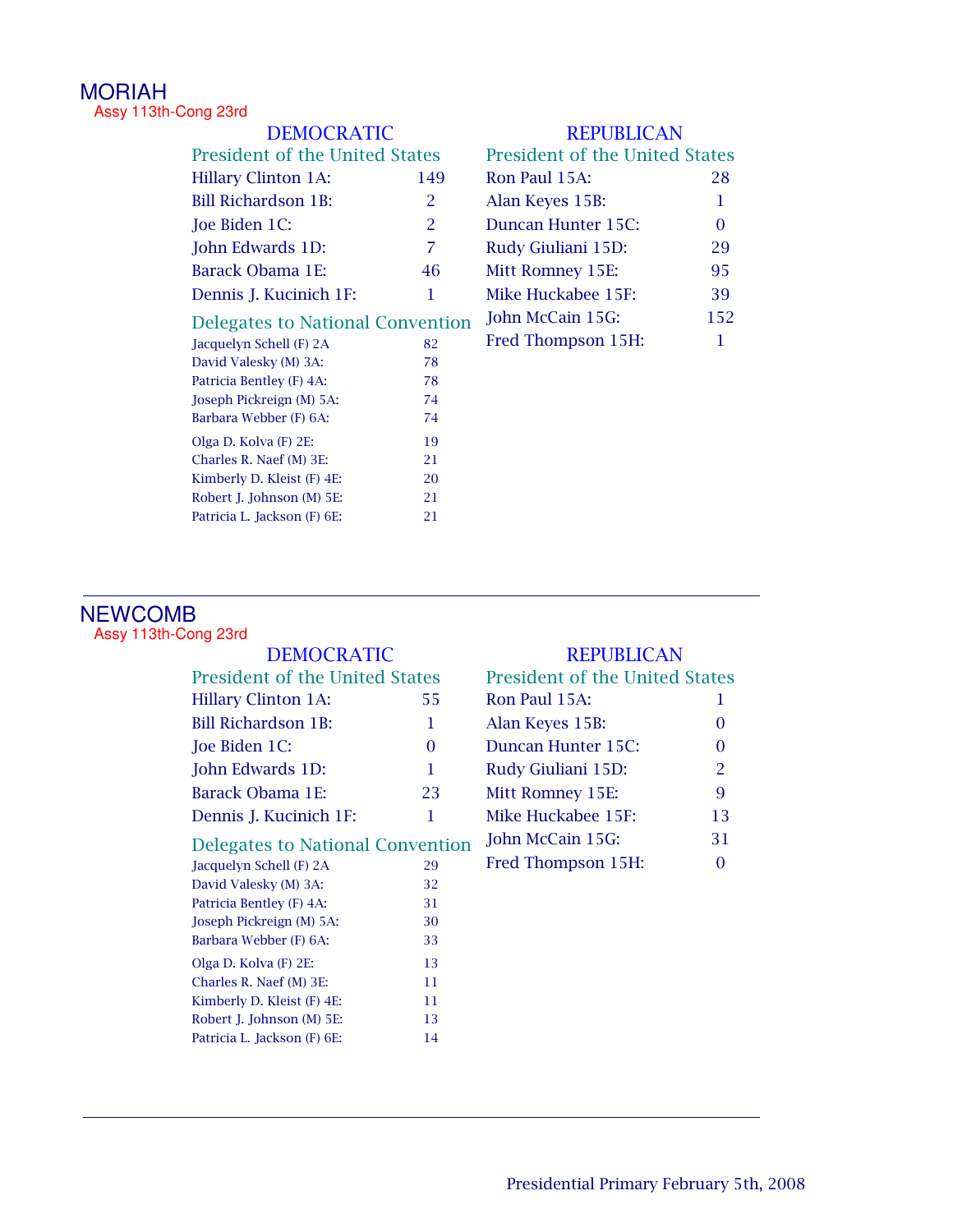# NORTH ELBA

Assy 113th-Cong 20th

| <b>DEMOCRATIC</b>                                 |     | <b>REPUBLICAN</b>                     |                |
|---------------------------------------------------|-----|---------------------------------------|----------------|
| President of the United States                    |     | <b>President of the United States</b> |                |
| <b>Hillary Clinton 1A:</b>                        | 248 | Ron Paul 15A:                         | 41             |
| <b>Bill Richardson 1B:</b>                        | 5   | Alan Keyes 15B:                       | $\Omega$       |
| Joe Biden 1C:                                     | 1   | Duncan Hunter 15C:                    | $\overline{0}$ |
| John Edwards 1D:                                  | 6   | Rudy Giuliani 15D:                    | 15             |
| Barack Obama 1E:                                  | 203 | Mitt Romney 15E:                      | 139            |
| Dennis J. Kucinich 1F:                            | 2   | Mike Huckabee 15F:                    | 70             |
| Delegates to National Convention                  |     | John McCain 15G:                      | 318            |
| Denise King (F) 2A:                               | 141 | Fred Thompson 15H:                    | 0              |
| Alan Lubin (M) 3A:                                | 132 |                                       |                |
| Cynthia Glozier (F) 4A:                           | 143 |                                       |                |
| Larry Bulman (M) 5A:                              | 126 |                                       |                |
| Elena Mosley (F) 6A:                              | 140 |                                       |                |
| Marcia E. Sullivan (F                             | 116 |                                       |                |
| Gerald W. Robinson (M                             | 111 |                                       |                |
| Patricia C. Matheney (F) 4                        | 121 |                                       |                |
| Keith A. Lampman (M) 5E                           | 108 |                                       |                |
| Paula B. Robinson (F) 6E:                         | 114 |                                       |                |
| <b>Alternate Delegates to National Convention</b> |     |                                       |                |
| Ronald Kim (M)                                    | 118 |                                       |                |
| John P. Nabozny (M)                               | 93  |                                       |                |

# NORTH HUDSON

Assy 113th-Cong 20th

| <b>DEMOCRATIC</b>                     |                                                   | <b>REPUBLICAN</b>                     |                    |          |
|---------------------------------------|---------------------------------------------------|---------------------------------------|--------------------|----------|
| <b>President of the United States</b> |                                                   | <b>President of the United States</b> |                    |          |
|                                       | <b>Hillary Clinton 1A:</b>                        | 8                                     | Ron Paul 15A:      | $\theta$ |
|                                       | <b>Bill Richardson 1B:</b>                        | 0                                     | Alan Keyes 15B:    | $\Omega$ |
|                                       | Joe Biden 1C:                                     | 0                                     | Duncan Hunter 15C: | 0        |
|                                       | John Edwards 1D:                                  | 0                                     | Rudy Giuliani 15D: | 4        |
|                                       | Barack Obama 1E:                                  | 6                                     | Mitt Romney 15E:   | 6        |
|                                       | Dennis J. Kucinich 1F:                            | 1                                     | Mike Huckabee 15F: | 9        |
|                                       | <b>Delegates to National Convention</b>           |                                       | John McCain 15G:   | 18       |
|                                       | Denise King (F) 2A:                               | 4                                     | Fred Thompson 15H: | $\Omega$ |
|                                       | Alan Lubin (M) 3A:                                | 2                                     |                    |          |
|                                       | Cynthia Glozier (F) 4A:                           | 3                                     |                    |          |
|                                       | Larry Bulman (M) 5A:                              | 3                                     |                    |          |
|                                       | Elena Mosley (F) 6A:                              | 3                                     |                    |          |
|                                       | Marcia E. Sullivan (F                             | 4                                     |                    |          |
|                                       | Gerald W. Robinson (M)                            | 3                                     |                    |          |
|                                       | Patricia C. Matheney (F) 4                        | 4                                     |                    |          |
|                                       | Keith A. Lampman (M) 5E                           | 3                                     |                    |          |
|                                       | Paula B. Robinson (F) 6E:                         | 4                                     |                    |          |
|                                       | <b>Alternate Delegates to National Convention</b> |                                       |                    |          |
|                                       | Ronald Kim (M)                                    | 3                                     |                    |          |
|                                       | John P. Nabozny (M)                               | $\overline{0}$                        |                    |          |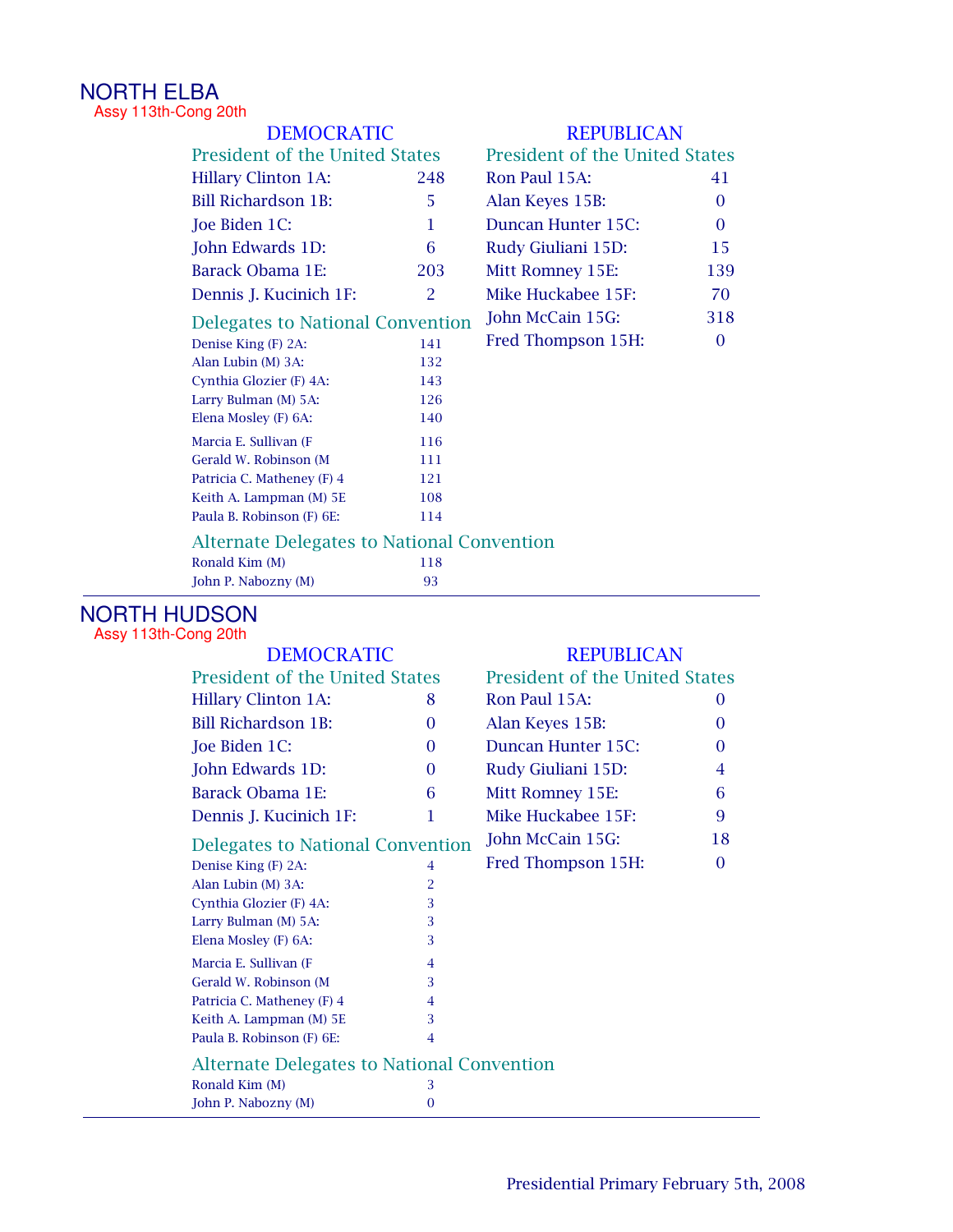#### **SCHROON** Assy 113th-Cong 20th

| <b>REPUBLICAN</b>                                 |  |
|---------------------------------------------------|--|
| <b>President of the United States</b>             |  |
| Ron Paul 15A:<br>15                               |  |
| Alan Keyes 15B:<br>$\Omega$                       |  |
| Duncan Hunter 15C:<br>$\Omega$                    |  |
| Rudy Giuliani 15D:<br>11                          |  |
| 63<br>Mitt Romney 15E:                            |  |
| Mike Huckabee 15F:<br>76                          |  |
| John McCain 15G:<br>113                           |  |
| Fred Thompson 15H:<br>$\Omega$                    |  |
|                                                   |  |
|                                                   |  |
|                                                   |  |
|                                                   |  |
|                                                   |  |
|                                                   |  |
|                                                   |  |
|                                                   |  |
|                                                   |  |
| <b>Alternate Delegates to National Convention</b> |  |
|                                                   |  |
|                                                   |  |
|                                                   |  |

# ST ARMAND

Assy 113th-Cong 23rd

| <b>DEMOCRATIC</b>                     |                | <b>REPUBLICAN</b>                     |    |
|---------------------------------------|----------------|---------------------------------------|----|
| <b>President of the United States</b> |                | <b>President of the United States</b> |    |
| <b>Hillary Clinton 1A:</b>            | 50             | Ron Paul 15A:                         | 4  |
| Bill Richardson 1B:                   | 0              | Alan Keyes 15B:                       | 0  |
| Joe Biden 1C:                         | 1              | Duncan Hunter 15C:                    | 0  |
| John Edwards 1D:                      | $\overline{2}$ | Rudy Giuliani 15D:                    | 2  |
| Barack Obama 1E:                      | 38             | Mitt Romney 15E:                      | 28 |
| Dennis J. Kucinich 1F:                | 1              | Mike Huckabee 15F:                    | 18 |
| Delegates to National Convention      |                | John McCain 15G:                      | 62 |
| Jacquelyn Schell (F) 2A               | 31             | Fred Thompson 15H:                    | 0  |
| David Valesky (M) 3A:                 | 29             |                                       |    |
| Patricia Bentley (F) 4A:              | 31             |                                       |    |
| Joseph Pickreign (M) 5A:              | 34             |                                       |    |
| Barbara Webber (F) 6A:                | 31             |                                       |    |
| Olga D. Kolva (F) 2E:                 | 21             |                                       |    |
| Charles R. Naef (M) 3E:               | 21             |                                       |    |
| Kimberly D. Kleist (F) 4E:            | 23             |                                       |    |
| Robert J. Johnson (M) 5E:             | 20             |                                       |    |
| Patricia L. Jackson (F) 6E:           | 22             |                                       |    |
|                                       |                |                                       |    |

| <b>President of the United States</b> |                |
|---------------------------------------|----------------|
| Ron Paul 15A:                         | 4              |
| Alan Keyes 15B:                       | 0              |
| Duncan Hunter 15C:                    | $\Omega$       |
| Rudy Giuliani 15D:                    | $\overline{2}$ |
| Mitt Romney 15E:                      | 28             |
| Mike Huckabee 15F:                    | 18             |
| John McCain 15G:                      | 62             |
| Fred Thompson 15H:                    | 0              |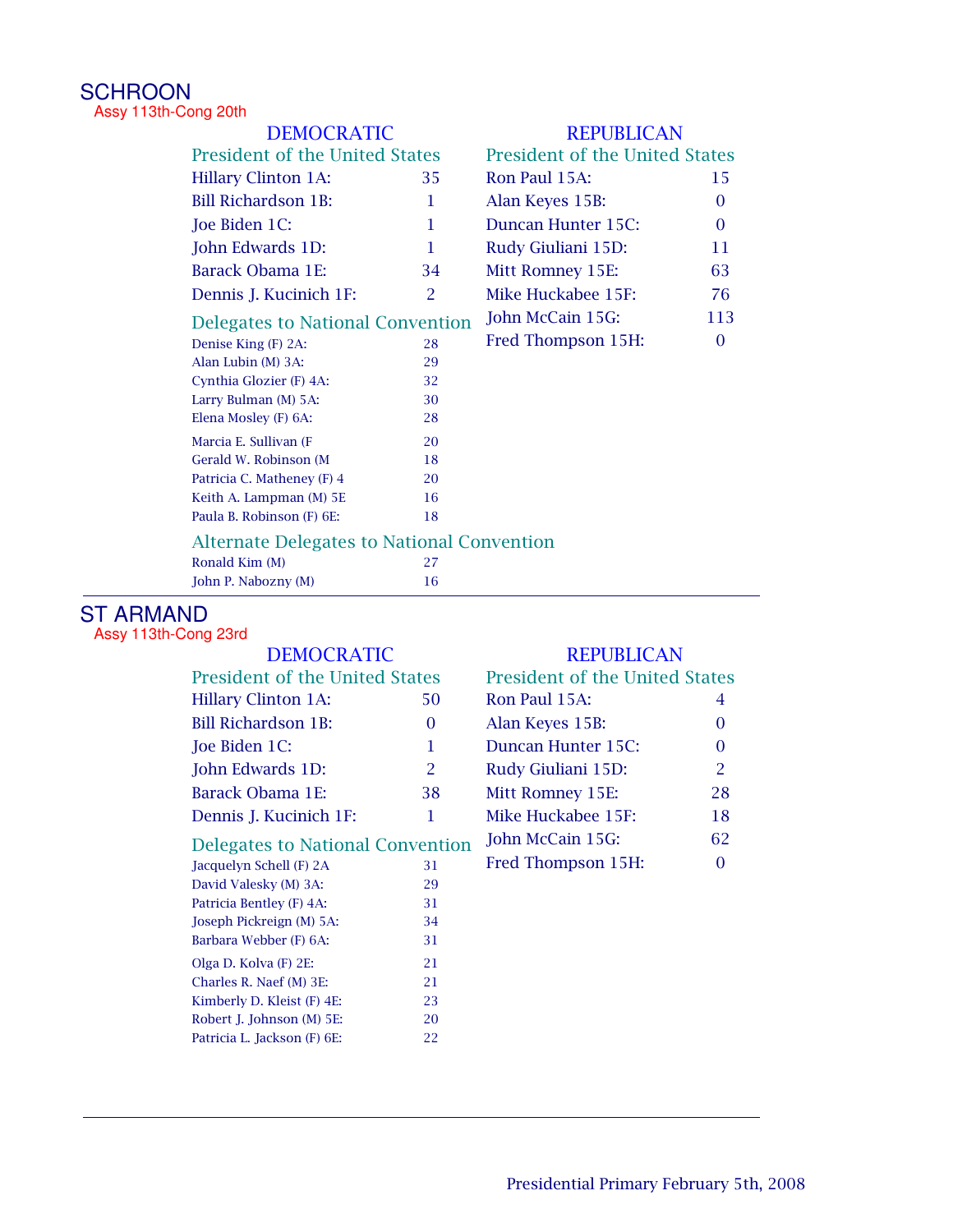#### **TICONDEROGA** Assy 113th-Cong 23rd

| <b>DEMOCRATIC</b>                       |          | <b>REPUBLICAN</b>                     |                |
|-----------------------------------------|----------|---------------------------------------|----------------|
| <b>President of the United States</b>   |          | <b>President of the United States</b> |                |
| <b>Hillary Clinton 1A:</b>              | 79       | Ron Paul 15A:                         | 15             |
| <b>Bill Richardson 1B:</b>              | $\Omega$ | Alan Keyes 15B:                       | 1              |
| Joe Biden 1C:                           | $\Omega$ | Duncan Hunter 15C:                    | $\overline{2}$ |
| John Edwards 1D:                        | 2        | Rudy Giuliani 15D:                    | 7              |
| Barack Obama 1E:                        | 42       | Mitt Romney 15E:                      | 53             |
| Dennis J. Kucinich 1F:                  | 1        | Mike Huckabee 15F:                    | 30             |
| <b>Delegates to National Convention</b> |          | John McCain 15G:                      | 108            |
| Jacquelyn Schell (F) 2A                 | 45       | Fred Thompson 15H:                    | 1              |
| David Valesky (M) 3A:                   | 46       |                                       |                |
| Patricia Bentley (F) 4A:                | 49       |                                       |                |
| Joseph Pickreign (M) 5A:                | 44       |                                       |                |
| Barbara Webber (F) 6A:                  | 44       |                                       |                |
| Olga D. Kolva (F) 2E:                   | 16       |                                       |                |
| Charles R. Naef (M) 3E:                 | 17       |                                       |                |
| Kimberly D. Kleist (F) 4E:              | 16       |                                       |                |
| Robert J. Johnson (M) 5E:               | 18       |                                       |                |
| Patricia L. Jackson (F) 6E:             | 19       |                                       |                |

#### **TICONDEROGA** Assy 113th-Cong 20th

| <b>DEMOCRATIC</b>                                 |                                         | <b>REPUBLICAN</b>                     |                |
|---------------------------------------------------|-----------------------------------------|---------------------------------------|----------------|
| <b>President of the United States</b>             |                                         | <b>President of the United States</b> |                |
| <b>Hillary Clinton 1A:</b>                        | 58                                      | Ron Paul 15A:                         | 11             |
| <b>Bill Richardson 1B:</b>                        | $\Omega$                                | Alan Keyes 15B:                       | 1              |
| Joe Biden 1C:                                     | 1                                       | Duncan Hunter 15C:                    | $\Omega$       |
| John Edwards 1D:                                  | 4                                       | Rudy Giuliani 15D:                    | $\overline{4}$ |
| Barack Obama 1E:                                  | 41                                      | Mitt Romney 15E:                      | 54             |
| Dennis J. Kucinich 1F:                            | 1                                       | Mike Huckabee 15F:                    | 30             |
|                                                   | <b>Delegates to National Convention</b> |                                       | 120            |
| Denise King (F) 2A:                               | 26                                      | Fred Thompson 15H:                    | 1              |
| Alan Lubin (M) 3A:                                | 23                                      |                                       |                |
| Cynthia Glozier (F) 4A:                           | 23                                      |                                       |                |
| Larry Bulman (M) 5A:                              | 17                                      |                                       |                |
| Elena Mosley (F) 6A:                              | 24                                      |                                       |                |
| Marcia E. Sullivan (F                             | 14                                      |                                       |                |
| Gerald W. Robinson (M)                            | 14                                      |                                       |                |
| Patricia C. Matheney (F) 4                        | 16                                      |                                       |                |
| Keith A. Lampman (M) 5E                           | 16                                      |                                       |                |
| Paula B. Robinson (F) 6E:                         | 15                                      |                                       |                |
| <b>Alternate Delegates to National Convention</b> |                                         |                                       |                |
| Ronald Kim (M)                                    | 23                                      |                                       |                |
| John P. Nabozny (M)                               | 15                                      |                                       |                |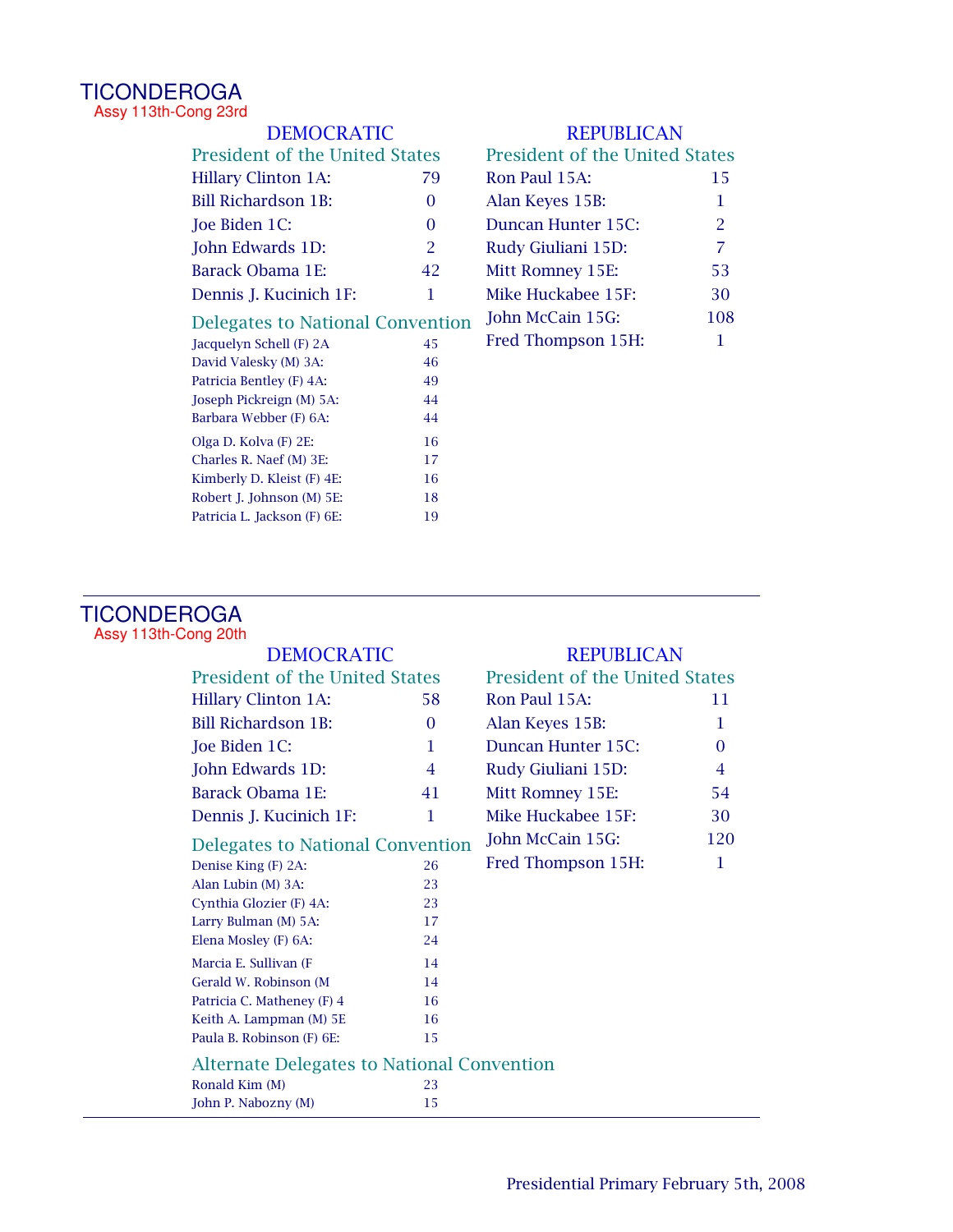#### WESTPORT Assy 113th-Cong 23rd

| <b>DEMOCRATIC</b>                       |                                       | <b>REPUBLICAN</b> |                                       |    |
|-----------------------------------------|---------------------------------------|-------------------|---------------------------------------|----|
|                                         | <b>President of the United States</b> |                   | <b>President of the United States</b> |    |
|                                         | <b>Hillary Clinton 1A:</b>            | 57                | Ron Paul 15A:                         | 15 |
|                                         | <b>Bill Richardson 1B:</b>            | $\Omega$          | Alan Keyes 15B:                       | 0  |
|                                         | Joe Biden 1C:                         | $\Omega$          | Duncan Hunter 15C:                    | 0  |
|                                         | John Edwards 1D:                      | 3                 | Rudy Giuliani 15D:                    | 6  |
|                                         | <b>Barack Obama 1E:</b>               | 64                | Mitt Romney 15E:                      | 45 |
|                                         | Dennis J. Kucinich 1F:                | $\Omega$          | Mike Huckabee 15F:                    | 20 |
| <b>Delegates to National Convention</b> |                                       | John McCain 15G:  | 74                                    |    |
|                                         | Jacquelyn Schell (F) 2A               | 50                | Fred Thompson 15H:                    | 0  |
|                                         | David Valesky (M) 3A:                 | 49                |                                       |    |
|                                         | Patricia Bentley (F) 4A:              | 49                |                                       |    |
|                                         | Joseph Pickreign (M) 5A:              | 50                |                                       |    |
|                                         | Barbara Webber (F) 6A:                | 49                |                                       |    |
|                                         | Olga D. Kolva (F) 2E:                 | 51                |                                       |    |
|                                         | Charles R. Naef (M) 3E:               | 51                |                                       |    |
|                                         | Kimberly D. Kleist (F) 4E:            | 49                |                                       |    |
|                                         | Robert J. Johnson (M) 5E:             | 52                |                                       |    |
|                                         |                                       |                   |                                       |    |

# WILLSBORO

Assy 113th-Cong 23rd

| ∾יט⊐ ⊿ייי                        |          |                                |          |  |
|----------------------------------|----------|--------------------------------|----------|--|
| <b>DEMOCRATIC</b>                |          | <b>REPUBLICAN</b>              |          |  |
| President of the United States   |          | President of the United States |          |  |
| <b>Hillary Clinton 1A:</b>       | 51       | Ron Paul 15A:                  | 9        |  |
| <b>Bill Richardson 1B:</b>       | 1        | Alan Keyes 15B:                | $\theta$ |  |
| Joe Biden 1C:                    | $\Omega$ | Duncan Hunter 15C:             | 0        |  |
| John Edwards 1D:                 | 3        | Rudy Giuliani 15D:             | 11       |  |
| Barack Obama 1E:                 | 26       | Mitt Romney 15E:               | 35       |  |
| Dennis J. Kucinich 1F:           | $\Omega$ | Mike Huckabee 15F:             | 15       |  |
| Delegates to National Convention |          | John McCain 15G:               | 91       |  |
| Jacquelyn Schell (F) 2A          | 20       | Fred Thompson 15H:             | $\Omega$ |  |
| David Valesky (M) 3A:            | 19       |                                |          |  |
| Patricia Bentley (F) 4A:         | 22       |                                |          |  |
| Joseph Pickreign (M) 5A:         | 19       |                                |          |  |
| Barbara Webber (F) 6A:           | 19       |                                |          |  |
| Olga D. Kolva (F) 2E:            | 15       |                                |          |  |
| Charles R. Naef (M) 3E:          | 15       |                                |          |  |
| Kimberly D. Kleist (F) 4E:       | 16       |                                |          |  |
| Robert J. Johnson (M) 5E:        | 16       |                                |          |  |
| Patricia L. Jackson (F) 6E:      | 16       |                                |          |  |
|                                  |          |                                |          |  |

49 Patricia L. Jackson (F) 6E:

| <b>President of the United States</b> |          |
|---------------------------------------|----------|
| Ron Paul 15A:                         | 9        |
| Alan Keyes 15B:                       | 0        |
| Duncan Hunter 15C:                    | $\Omega$ |
| Rudy Giuliani 15D:                    | 11       |
| Mitt Romney 15E:                      | 35       |
| Mike Huckabee 15F:                    | 15       |
| John McCain 15G:                      | 91       |
| Fred Thompson 15H:                    | ∩        |